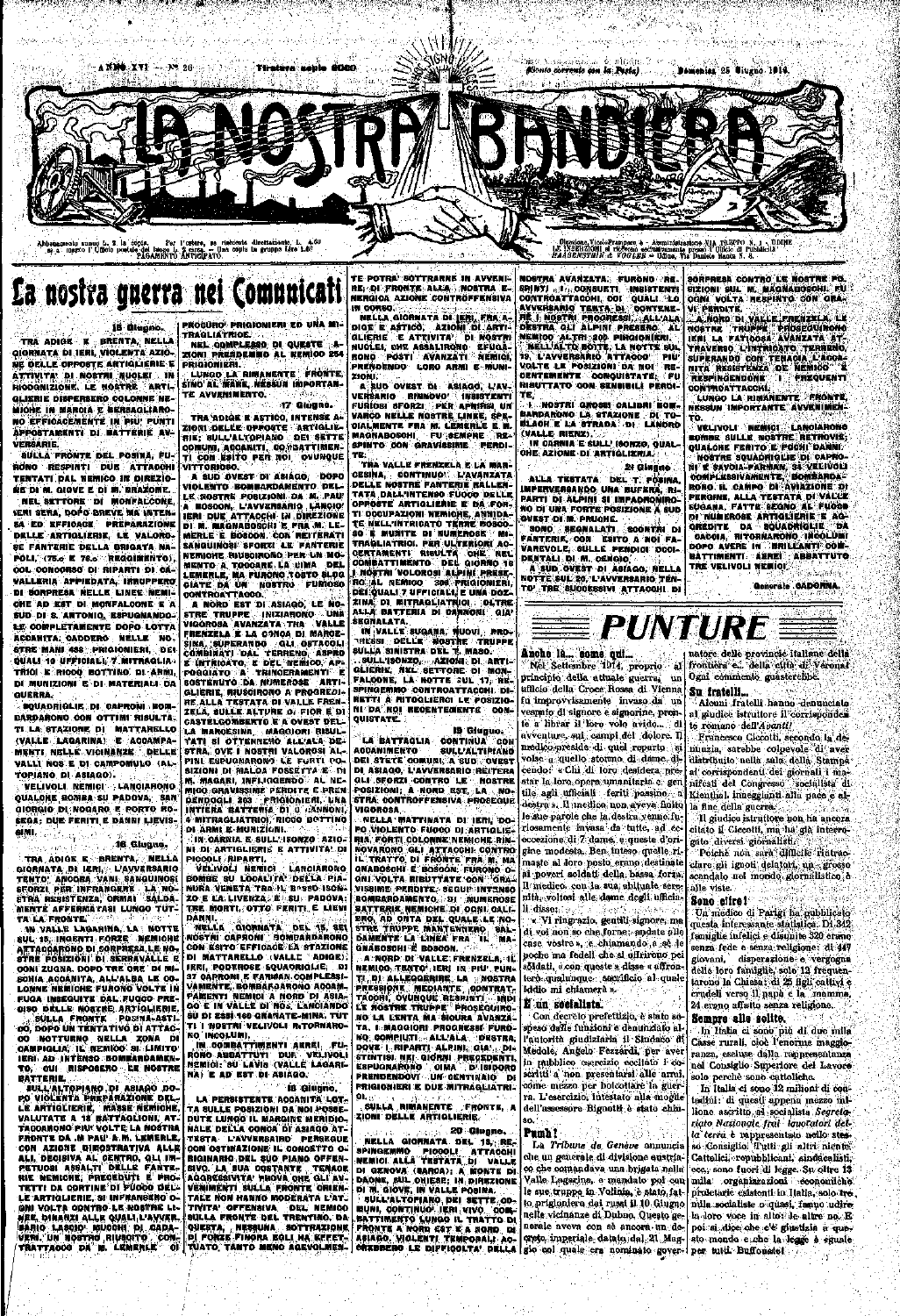

In Francia si accentus più la ripresa degli affari. Secondo le<br>ultime Btaliatiche, le imposte dirette<br>• í monopoli di Stato hanno dato nel Maggio scorso Trancili 200.947.000, di fronte a 246.039. 400 del Maggio 1015. I prodotti dei diritti sulle transazioni civili 0 commerciali sono sonsibilmon-to aumentati; cosi i diritti sulla vendila degli immobili si sono alcati da<br>2.622.000 franchi in Gennalo a<br>3.746.000 franchi in Maggio 1 dazi<br>deganali di importazione aumentarono<br>del 28 per cento sul Maggio dell'anno<br>socreo e del 74 per cento sulla norma

— A Berlino sono proseguito le discussioni sul modo di porre argine al-<br>14. speculazioni di borsa. I mezzi pre-<br>visti sono un forte elevamento del bollo sulla vendita di azioni, chiusura<br>della borsa, limitazione dei bollettini , orelstici, eoo. Lo scopo — come rile-<br>vano le » Münchener, Neueste Nachri-<br>eten » — è quollo di trattenere il ca-[•tl.il](http://�tl.il) lo riall'iinpiogo in azioni per inca-nalarlo verso il prestito di guerra.

— Il Consiglio Comunale di Zara • stato sciolto, ed ò stato nominato commissario governativo della capitale della Dalmazia il consigliere .aulico Skaric, di nazionalità croata.

Un sommergibile tedesco (pa si lurato il prososto svedesco e Para a Cuesto piccesso (pa della para a della della particia della della particia della della particia della particia della particia della particia della partici

«ington: Un distaccamento messicano ha tentato un nuovo raid nel Texas. Un uffi-<br>oiale fu ucciso dalle truppe degli Stati<br>Uniti. Una oncrgica, protesta, è stata<br>inviata al Messico.

— Gli inglesi occuparono l'isola te- . dosca Ukrewe importante posizione atrategica sul lago Victoria Nvanza. —• I mutilati todesoh) privi di uno o

di lutto e due le braccia, e quindi es-senti da ogni servizio militare, saran-no d'ara innanzi impiegati come controllori di biglietti nelle ferrovie prussiane. Dando questa notizia il « Matin » soggiungo che por mettere- i mutila-ti delle braccia in condiziono di perforare i biglietti ò stato oddoltato un arecchio che si fa funzionare piedi. — Il Governo austriaco ha dìsciolte

la « Società politica dalmata », la<br>Saoietà « Niccolò Tommaseo » di Za-<br>ra e la Società musicale di Pola. R'<br>stato anche disciolto il Consiglio comunale di Soca (circondario di Ple/ zo).

— Viva" la lotta tra un. somrnorgi- ,bile o un aeroplano, secondo notizie danosi, avvenne presso la costa svedese, non jungi da Ystad, L'aeropla-<br>no fece cadere sul sommergible una<br>grandine di bornbe. Il sommergible una<br>rièpose a cannonate - a fucilate La<br>maionalità del combattenti non fu vi-<br>conoscita. La lotta fini dope deci mi »uti, Entnunbì erano evidentemente avariati.

—-La Missione inglese del generalo Skies nel sud delia Persia *lì* stata Intrapresa d'accord i col Governo per siano per alutare quest'ultimo, non soltanto a ristabilite l'ordine in quel-<br>la parie del paese un amolto per in-<br>la parie del paese un amolto per in-<br>peride il paeseggio di omissari turco;<br>redecahi, i quali dal principio

« Erzherzog Ferdinand Max », che nel<br>1866 fu nave ammiraglia di Togotthoff<br>a Lissa, è stata definitivamente smontata in questi giorni nell'arsenale mi-<br>litare di Pola. I pezzi della nave — se-<br>condo annunciano ì giornali austriaci<br>— saranno venduti a scopo di beneflocnza.

•— r.a Commissione governativa per l'approvigionamento in Austria — ha deciso di rendere più rigorose lo disposizioni per le due giornate settimanali senza carne. A tutto i « Bostaurans » .srah inoltro imposta tra bre-ve una lista di piatti unici.

—• In tutto il Belgio vi è grande indignazione contro l'ingegnere belga Kimpe che si è recato in Germania<br>a predicare la necessità di liberaedicare la necessità di liberare i fiaimninghi dal giogo belga. Molti deputati tedeschi lo accolsero featosamente in una sala del Reichatog e ad essi Kimpe chiese lo aiuto per la liberazioe dei &ammbiglii. Ora nel Belgio si proclama «Kfl ring. Elniipe *i* nn traditole e | «he non rapprescnia affatto il po-

polo flammingo sconfessano ene gicamente l'atto del Kimpe. — Il umnicipio diBerlino ha stabi lito che nouo sip ossono vendere

più di due uova per persona alla settimana: ha ridotto a due chilolirammi e mezzo la razione scitimanalle di patate, ed ha portato a 350 grammi la razione di pane.



**Che si dava fare?** 1. •— In ogni Parrocchia o meglio in ogni Coinjine , si i.stìtiiisca un *Comitato per l'assistenza civile e religiosa degli orfani di guerra.* Si chia mino a farne parte tutte le persone di cuore che vogliono la religiospeochio di confortante verità — che ne' « Doveri degli Uuomini » Marzini dedicò alla « Fnimiglia » *<\x* om lume.ggia « l'Angiolo » consolatore ? L'angelo della , 'fatm'igliia è Ha Donna. Madre, sposa, sorella, la donna è la caitìzza della vita, la soavità dell'affetto, diffusa sulle sue fatiche, un riflesso sull'individuo della Provvidenza amorevoJe che veglia sull'umanità. Sono in essa tesori di dolcezza consolatrice che basta ad ammorzare qualunque dolore >i. Infermiera laica. Suora di Carità cristiana, daima della Croce Rossa, sotto qualunque aspetto si presenti soccorra il ferito nel cruento campo di guerra, nella misera cal>anna, ncll'osipedale, nel ricco abitato, essa incarna la sapiente bontà umana. Diffonde ovupque la spcran-

lavori militari in zona di guerra **Iie basi dei contratto di lavoro** 

#### **Reclutamento**

I 1. — GU operai da recintare per lavori militari in zona di guerra dovramuo essere di nazionalità italiana e mimili:

a) del passaporto per l'interno b) del corticato di moralità *d*  buona condotta;

c) della richiesta rilasciata dal .<br>Comune per il viaggio di andata e di ritorno con tariffa operaia (Con-: cessione XI).

2. — Gli operai dovranno avere età noù inferiore ai 17 e non superiore al 60 anni. Fanciulli dai 15 anni compiuti ai 17 potranno essere tuttavia aocetlati, puroliè accompagnati da un parente, nella misura non superiore ad ogni 10 operai. 3. - Gli operai dovranno esser provveduti:

a) di indumenti corrispondenti alla stagione;

b) di una o più coperte, secondo la stagione; ' c) di un recipiente e del cncchiaio

per consumare il rancio. 4. — Gli operai reclutati saranno

I raggruppali in Squadre alla dipendenza di un capo-squadra, il quale: a) dovrà essere provveduto del passaporto per l'interno, munito di fotografìa ;

b) *Aavra* presentare, scritto su moduli forniti ai Comuni dal Segretarlato Generale per gli Affari Civili, un elenco in tre copie degli operai della squadra con il nome, cognome, paternità, data di nascila, mestiere Comune di origine e di residenza, fili elenchi dovranno avere *i'.* liollcdel Comune ed essere Jinnal.! dal sin daco.

Delle tre copie dell'clenco, la pri-Bia (Mod. A) resterà al capo-squadra sarà consegnata, all'irivo al canlicre, a chi vi dirige i lavori; la seconda (Mod. B) sarà trasmesca all'Autorità iiìililirc che ha ordinato i lavori; la (Mod. C. sarà trasmessa al Segretariato Generale. e) dovii- *".:•* lare j.or gli operai

della .squadra il contralto di lavoro.

#### **Trasparto**

5. Diu-ante il viaggio, gli operai dovranno seguire le disposizioni date dai capi-squadra, che avranno la responsabilità del viaggio, e delle altre persone che il Segretariato Generale potrà delegare di volta in volta.

6. La spesa per il trasporto in feri-ovia con Concessione XI, quando non possa essere sotenuta dagli operai, sarà anticipata o dalla per ona che il Segretariato Generale delegherà di volta in volta al reclutamento o dall'Autorità che ne sarà incaricata dallo stesso Segretariato (ìeucrale.

7. Quando, durante il viaggio, gli operai non riceveranno il vitto, avranno diritto all'indennità di una lira per ogni giornata.

8. Avranno diritto inoltre al 50 per cento del salario, calcolato in base all'orario minimo di 6 ore, q^iando, per 'raggiùngere il luog|o del lavoro, dovranno viaggiare almeno per un'intera giornata su via ordinaria, a piedi.

#### **Salario e orario**

!). Gli operai avranno diritto alralloggio militare gratuli)» (attendemento, baraccamento, aocantotonamento) e al vitto

Il vitto sarà uguale a quello dello truppe, con razioni dì juacc o di guerra secondo la località del lavoro, e, secondo i desideri degli ope rai, potrà essere distribuito già confezionato oppure in razioni da preparare e corrispòsta in contanti iu ragione di lire 1 al gloroo. In in regione di tire 1 al giorno. In rio, calcolato in base all'orario mi- *\ quesi* altimo caso all operat potran- intro di 6 ore, in relamente alle mi-

o prelevare i viveri a pagamento diretto'dagli Uffici di sussistenza, ai fjrezzi stabiliti per le mense dogli uillciali. 10. I salari minimi per-adulti (dai

17 in su) saranno, secondo le categorie, i seguenti :

Operai non quailificati (sterratori, manovali, braccianti): lire 0.30 0.40 l'ora.

Operai qualificati (muratori, carpentieri, minatori); lire'0.40 — 0.50 l'ora.

Capi squadra: lire  $0.60 - 1$  t l'ora.

I capi-squadra avranno, tale stipendio quando, iniziato il livoro, saranno riconosciuti adatti alle funzioni di assistenti.

1 salari minimi per i non adulti (15-17 anni) .sarai^no, secondò il genere di lavoro loro affidato, di: lire 0.10 — 020 l'ora.

n salario sarà fissato in relazione alla rata del lavoro da compiere e alle condizioni disagiato e di pericolo noUa quali si compie. Individualmente, il salrio sarà commisurato al rendimento degli operai singoli.

11. Gli operai saranno tenuti a lavorare da 6 a 12 ore al giorno di giorno o di potte, secondo le dispiosizioni delle Autorità militari, e con un aumento del 10 per cento ' sul .salario per le ore notturne noncliè tutti i giorni della settimana, nessuno escluso. Essi • potranno anche essere impiegati, in caso di bisogno, a lavori diverai o di genere diverso da quelli per i quali furono reclutati, con lo stesso salario già loro fissato o con salario maggiore, in relazione ai lavori o al genere di lavoro cui saranno adcbiti.

12. Per i giorni, nei quali non sarà po.ssibile lavorare, gli operai avrunno diritto, oltre al vitto; al 50 per cento del salario, olbre

il salario interno pe r le ore di lavoro effettivamente compiuto fino o raggiungere il salario minimo, di 6 ore, se l'inattività sarà dovuta ad ordini dell'Autorità miUlare.

al 50 per cento del salario, calcolato in base all'orario minimo di 6 ore, oltre all' assistenza medica *e*  ai medicinali, in caso di malattia e per tutto il teanpo per U quale l'operaio dovrà restare malato aella zona di lavoro e fino al suo ritomo nel luogo di residenza.

13. Le autorità anilitari provvederanno gratuitamente al servisto sanitario degli operai durante il lavoro.\*

Questi dovranno però sottoporsi a tutte Io vacinazioni e alle altre pratiche igieniche e profilattiche stabilite per la truppa, qualora ciò i rendese necessario.

#### **Licenziamento e rimjpatrio**

14. Gli operai saranno obbligati a **restare aul luogo del l**avoro tutto il periodo fissato nel contratto.

15. Gli operai potranno .ssoggettati ad una ritenuta minima di una settimana e massima di una quindicina di salario, la quale lovrà servire, in caso di inadenipimento degli obblighi contrattuali

da parte degli operai: a) al pagamento del viaggio *ài*  andatà al lavoro e di ritorno dal lavoro con la Concessione XI.;

b) come penale, in una miscra complessiva non superiore al 10 per cento del salario.

16. Gli operai che, senza loro *ooì*pa, venissero licenziati prima del termine fissato, avranno diritto al pagamento di 1 a 6 giorante di misnimo di 6 ore, in relazione alla ad-

**MARTIELL a Z.**  *Z carissimo* - *lo vuoi sapere perchè t^ecisimi - un po' a tacere ? Ho fatto il computo - che per lavare la testa-agli asini - da guadagnare C'è come al solito* - *o poco a niente', se non ti pregano* - *gualche accùlenie. Questo è certissimo* - *che avrei da dire cose santissime. - Dovrei scoprir\* Tanti pericoli, -et làcci tesi '*   $$ *Tutto è,possibile: - a guasto mondo va tutto a rotolo - perchè è rotondo. Però trattengo - dal precipizio le cure vigili - di chi ha giudizio. Z. il consiglio - voglio accettare e versi facili - torno a rimare. Arma terribile - è la censura ma un vecchio milite* - *non ha paura. Se tutti cantano - quando s'è in Maggio persino gli asini - nel lor linguaggio* ; *Io sarei timido -.e troppo ozioso tacendo. Subito - cessa il riposo.* 

ne- a base dell' educazione, che vogliono rispettali o protetti i diritti della madre nella formazione alla vita dei suoi tìgli. 2. — Si invìi subito l'adesione all'Opera Nazionale per l'assistenza civile e religiosa degli orfani di guer ra - Pazza S. Luigi dei francesi 37 -Roma.

**B** 

礟

 $3. -$  Come statuto può servire quello dlel'Opera Nazionale.

4. — Si cominci subito o redigere gli elenchi compileti degli orfani di guerra con tutte le necessarie indicazioni, intellettuali, morali, sociali, economiche. Questo è U primo indispensabile lavoro.

5. — Si raccolgono delle somme, anche piccole e da tutti.

6. — Nell'azione pratica d si ricordi che di regola generale l'orfano deve restare in famiglia; si pensi 3 trovare qualclie persona che aiuti la vedova nell'adempimento della sua alta difficile missione. *h'Unione Popolare* la chiama, la

*Madrina degli orfani.*  L'idea è bella, gentile; facciamole

buon viso. 7. — NON LASCIATEVI PRECOR RERE DAGLI AVVERSARI: MA-



STICHERETE AMARO.

In un articolo dettato per l'« Av vcinire Sanitario», il conun. Lino Ferriani — noto studioso positivista antiolerioale — occupandosi dell'attività beneflca della donna per alleviare le conseguenze della guerra ecrivei:

d Chi non legge o non ricorda **em** dolce emoolqfDe la pagina poetiM) *'—*  *za,* la fede, il coraggio con la parola dolce, con esempio nobilissimo per che insegna la scuola del sacriilcio e sopratutto — senza far torto ad al $v$ una — l'insegna la Suora di Carita, che del sacrificio fece lo scopo della sua 'vita. - Chi scrive la vide all'opera e non

può a meno di renderle quest'omaggio doveo-oso. Del resto, an'è caro qui ridirlo tutte le volte in cui si cercò per un miope fine politico, mucchiato di settarismo, di dare lo sfratto alle Suore degli Ospedali, si fu costretti, dalla forza delle cose, di ricredersi, che la Suora infermicin per bontà,' sapere, abnegazione vince tutte le altre. La Francia stessa (ohé ora ammira l'opera delle Suore ne' campi di battaglia) anclic prima della guerra respinse la domanda di coloro, che subordinando la pietà alla politica partigiana, vovelavano ésp'lilise dagli ospe<lali le Suore dela Carità. A questo proposito il D. r. J. Loredan — im austero repubblicano di lunga data, medico di ospedale da 32, anni — nel 1910 così testualmente scriveva:

« Sono uii uomo politico, ma non ammetto la politica al letto dell'ammalato. Ora, vicino a questo letto di dolore, vicino al medico vi dev'essere la Suora, perchè ninno può superarla nell'assistenza, nel costante saicrificio ».

#### **Mercati.**

GRANAGLIA: Granolurco el guista-<br>
le da 26 a 24 - Feumento a 40<br>
23,50 a 24 - Feumento a 40<br>
23,50 a 24 - Feumento a 40<br>
25,50 a 24 - Feudento a 40<br>
26 - Eucone da 49 a 55 - Aspered a<br>
- Zuone da 49 a 55 - Aspered a<br>
- Cu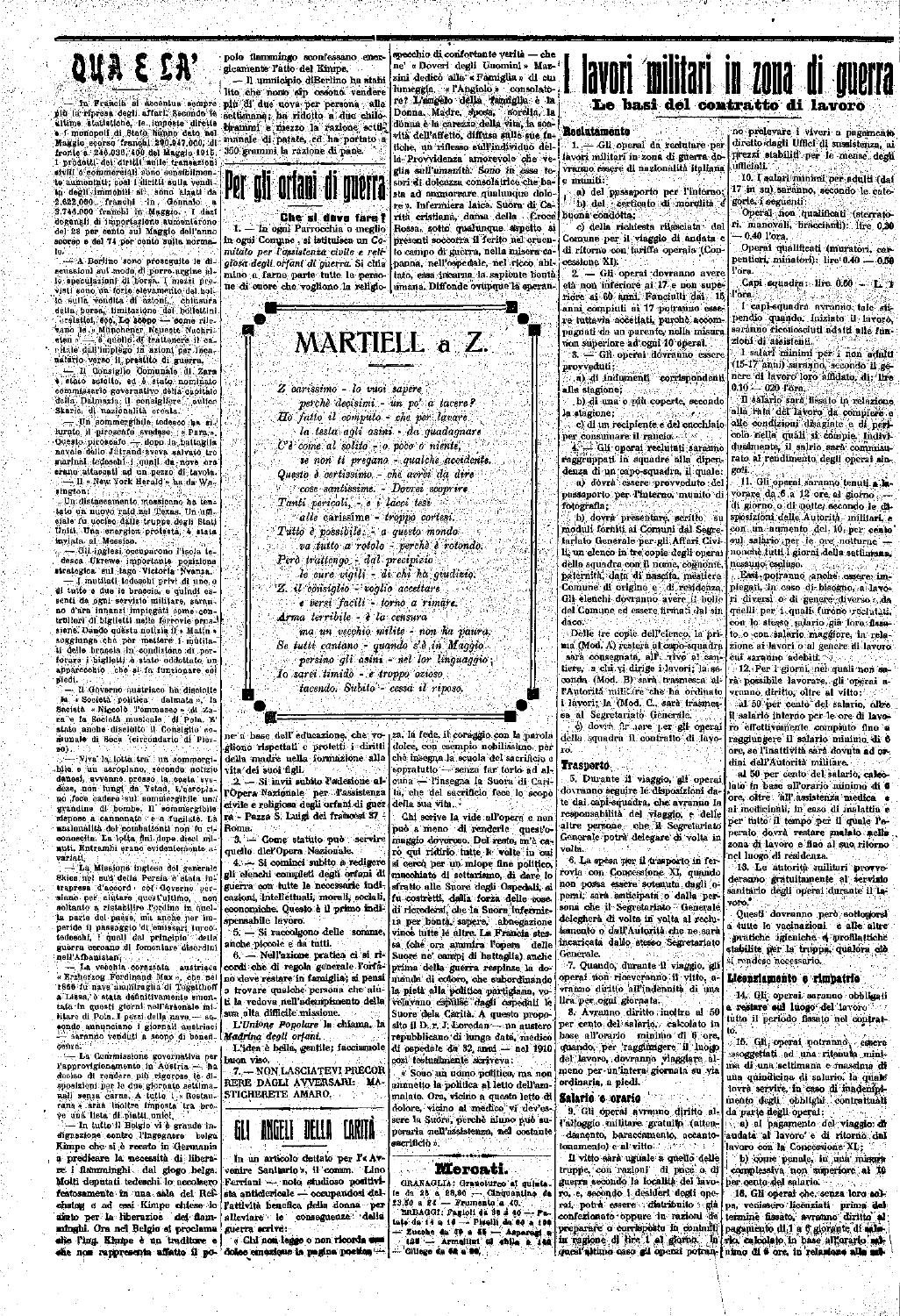**1% durata della lavorazione, ri spetto alla durata stabilita nel coi tratto.** 

17. Gli operai, che si sraanno dimostrati attivi e diligenti "fino i<sup>.</sup> termine della lavorazione, potran**no, al numnehlo del licenziajnento, avere lui compenso uguale al salario da 1 a 6 gioraate di lavoro, calcolale in base all'orarlo minimo di 6 ore, a seconda della durata del latoro e deiraltività e della diligenza dimostrata.** 

**18. Gli operai, che avranno lavorato Pier un periodo non inferiore ai 10 giorni in. località pericolose o frequentamente battute Wal fuoco nemico, potranno essere proposti per speciali ricompense.** 

**19. GU operai licenziali per loro cólpa non avranno diritto in ogni caso ad alti-o pagamento se non quello delle giornale di lavoro effettivamente compiuto.** 

**aO. II viaggio di rimpatrio, fuori dot easo accennato nell'articolo precedente, sarà compiìuto a apese dei Comandi o Direzioni militari per la parte da percorrere in ferrovia.** 

**Non sarà mai corrisposto per il viaggio di ritorno, ne il vitto, né, in suo luogo, l'indcnniln di una lira. Assicurazione** 

**21, Gli operai saranno assicui'cUi Sontro gli infortuni sul lavoro, ri**schio di guerra compreso, o avran**no, ad ogni modo, dii-itto al pagamento delle indennità corrispon**denti nella *misura* stabilita della **ieggi.** 

## **La buona parola**

i<br>III. ilialiselt liituvat valtalainen kunnan kunnan kunnan kunnan kunnan kunnan kunnan kunnan kunnan kunnan kun

#### **Domenioa** *i* **dopo Penteeoiite S. LODA, o. XIr.**

• Dn uomo, dice Ghèsù Cristo, fa una gran cena e invita molti. All'ora della cena la maggior parte adduce pretesti e manca all' invito. Il padrone si sdegna e manda il suo servo a chiamar gente per la cena nelle vie e nelle piazze, lungo le siepi, perchè la sala sia riempita, ciche - conuhiude quel padrone - nessuno di coloro, invitati prima, assaggerà la mia cena.

La cena rappresenta il cielo e la mensa eucaristica. Tanto al cielo come alla mensa euca-ristica tutti gli uomini sono invitati, ma quanti rifiutano r invito 1

Noi pure forse abbiamo colla vita rifiutato 1' invito di Gesù. Forse abbiamo detto: « che cielo,<br>voglio il paradiso qui, io ». Forse abbiamo detto: « che pomunione, non ne voglio sapere». E così ci siamo allontanati dal centro di vita, da Gesù.

Se per disgrazia fosse così, ripariamo subito. Ripariamo, ricordandoci delle gravi parole - piene di danno per tutti se si avverano - : *nessuno assaggerà la mia cena.* 

Star lontani dall'Eusiristia vuol dire allontanarsi dal cielo e dalla felicità.

*il Cappellano* 

**(la alla Circolare del Ulnlstero della TRIVIQNAMO** 

**guerra... Pubblichiamo queste sollecite e cortesi informazioni perchè sappiano**  regolarsi gl'inter<del>essati e per le do-</del><br>mande in questione. **POZZUOLO** 

**I licenziati alla Scuola Agraria** 

**Oggi-, 17 Giugno, coll'intervento di S. R. Mona Arcivescovo, Presidente di <piesta U. Scuola Agraria, si sono in essa chiusi gli eaami dì Licen-**

**za. Ecco ì licenziati in ordine, di merito:** 

**Saggio Guido con I premio e bor- -sa di .studio —• Jaiza Ugo con II premio in pjrofllto — Nigris Luigi con lì premio in profitto — Martini Mario co npremib in lavoro e condotta — Condotti Ugo — Roselli Primo con premio in lavoro e condotta — Chiaradia Giovanni con premio in lavoro e condotta — Do Liva Agosti no — Paolini Francesco — Lucchini Ciro — Balliana Bernardino.** 

**Congratulazioni ai Ciu'i Agronomi.** 

#### **A VOLO D' UCCELLO ENEinONZO**

Il bilancio della nostra Assisten**za civile, dal principio della guerra iiono riscosse lii-o 1760,76 Q furono pagate in sussidi lire 502,05 Residuo di cassa lire 12138.71. VENZONE** 

**Il 'Soldato motociclista De Toni Italo percorrendo la strada Venzo- •ne-Moggio, non si «a come andò a battere la testii contro un paracarro rimanendo sull'istante cadavere PRADAmANO** 

**Fu arrestato uno specialista In furto di pollame, Dablanutti G. Battista di anni 17 — un minorenne. — Fu denimciato anche un oste per ricettazione. REMANZACCO** 

**Un incendio scoppKò inella casa di Fioravante Feruglio. Si deve al pronto accorrere dei carabinieri e •dei .soldati della tcjrjloriale se il fuoco non ha preso pj'oporzioni più vaste. 11 povero Feruglio però aon è assicurato.** 

#### **DIVIDALE**

**Sergio Butorsi di anni 8 giocando con un caracatore contenente ancorai cartucce fu ferito da una pallotola.** 

**— Teanporini .Umberto mentre stava raccogliendo un sacco caduto dal prorio carro fu investito da un autocaiTO od ebbe fratturata la gamba de\*tra.** 

Vi mando l'elenco dei licenzia**ti alle R. Scuole normali: Chiradia Teresa — Di Bernardo Elettra — Gusso Maria — Poletti Teresa — Puppi Margherita — Quai Erama — Rieppi Ida — Ronchi Italia — Rotaris Enrica — Sam. 'Vincenza — Terozzi Maria — Toffoli G. Batta — Valle Luchino — Valerio Leila jVankio Angelica — Zanelli Anna Maria — Zanelli Eva (licenza d'onore) — Ccsarotto Gisella — Muran Adele — Arighini Lino — Avon Pietro — Baldovln Marco — Cimitan Antonio — Di Conta Ottavio — Fa<liga Ferruccio — Moroso Gio. Batta — Pinazza Giovanni — Posooco Tiziano — Turco Antonio. VILLANOVA DI S. DANIELE** 

**Modestisskno ma con un avvenire promettente si è aperto un asilo infantile viene sostenuta da 'alcune donne nobU e generose; — La signorina Zaratti Clelia. POZZUOLO** 

Finalmente un decreto ministeriale avveisa che è aperta una ri**cevilorio telegrafica anche in questo paese. ARBA** 

## Si denuncia di irrebolarità con

**tabilì fu annestalo il ricevitore po**stale signor Giuseppe Medin. **MANIAGO**<br>Due cari nipod furono deaun

**Due cari nipoti furono 4esunciatil dallo zio Domenico De Rosa**  come quelli che lo avevano devabo**to' di SOO «oltelB,** 

Finalmente l'acqua dell'acquedet **fo Poiana si fa vedere anche a Trevignano. Speriamo elle gli abitanti ora elle hanno l'acqua si facciano anclic più puliti, cosi diceva un soldato.** 

**CIVIDALE** 

**Venerdì filie ore "IG fu c(nv-'C-to il Consiglio comunale. Si trattarono oegatti imp'rtuu'i : il lii Mi Ai** k **(lei Comune per il 1916, la liquidadazione dei conti per la manutenzione stradale del 1915, la proposta di modificare le tasse comunali, e di costituire nel mercato dei cereali il servizio di pesatura.** 

GRADISCA DI SEDEQLIANO

**A1a'ÌJ' Stf-ff. jiint i ' \^piiifir, in seguito ad una ribaltata, ripprtò la frattura, del braccio sinistro. Ne avrà per una trentina di giorni, .CODROIPO** 

**Neil' ultima udienza furono prol'unciatB l(\* .seeiipiitì senfcnze contro i soldati: Pello Roberto, imputato di diserzione condannato ad •anni 3 di reclusione militare. — Bragagnolo Vittorio abbandono di poslo condannato ad anni 4 di reclusioine militare. — Zignln Giuseppe per abbandono di posto, ad anni 2 di reclusione miliare. — Salvodori Gaetano per diserzione, condannato ad anni 6 di reclusione militare. — Roman Vois Valentino per diserzione condannalo ad anni 2 di reclusione militare. —**  Lombarduzzi Giuliano per rifluto **di obbedienza ed insubordinazione, condannato ad anni 3 e mesi 2 di reclusione- militare.** 

## **Cronaca\_cittadina**

**Deputazione Frovluoiale - Farlo I a Deputazione Provincial e nell a sua ultim a seduta ha ap**e del Brefotrofio - Il primo si

chiude con un deficit di L. 223.88 e il secondo con una attività disponibile di L. 5899.13.

— Garoli Pietro, soldato, fu denunciato al Tribunale militare di Geraona per furto di indumenti militari.

## Azione Catrolica Diocesana

**•Parrocchie, Vicarie e Curazie nelle quali è stato oastìfuito il « Gruppo parrocchiale dell'Unione popolare ».** 

**II BSLENCO Basaldella del Gormor — Billcrio — Buia (Madonna) — Biittrio tale — Enemonzo — Flanihio — — Ipplis — Luaco — Magnano in Geinona — Gradisca di 3edegIiano — Ipiplisi — Lanoo — Magnano in Rivieia — MartìgnaoKo — Moggio Udinese — Pesarìis — Fozzaolo — Chiusafortc e Raccolan^a — Romanzacco — Rive d'Aroa'ne — S. Margherita — S. Vito di Fagagita — Savorgnano del Torre — Treppo Cor**nico — Valle del Ro**iale ne — Vergnaoco — Vesatsgni\*.** 

#### **se DIGE**

che la massonerie udiucse abbia sudato sette camicio per impedire la **nomini di (Hrardini a nuniutro. Amor**  di fratelli....

**— din raoHi padroni sì rifiutino di**  pagare metà della spesa che.inocufrano<br>i coloni per f.r lav<u>.</u>irare i campi quando **g i uomini Simo sritto le armi. Questi**  padroni sono strozzini. Ricordino i de**creti luogotenenziali.** 

**— che molte «ignoro e signorino — ohe !a povertà massima sia en-**

**ad Udine vr.dano perdendo ogni giorno piti la serietil.** 





Prof. P. DAL. ICO medico specialista decembre di clinica dermedifiepatica nella R. Uni-<br>
Tene speciali delle malattie della prostata, della veccicali cura rapida intensiva della<br>
sifilide, Sievodiagnosi di Wessermann e cur





#### **;. DANIELE I ItoizoU.**

*\* 

**Quest'almo i nostri contadini si sono finalmente un po' organizzati per il mercato della seta ed hanno promesso di unirsi in segiiito in cooperativa per far rispettare i sudori. Difatti un compratore fiorentino diceva che in Friuli egli faceva i migliori affari perchè i contadini non sono organizzati, causa la diffidenza e la noncuranza.** 

#### **Porcherie.**

A S. Daniele dunque ancora si con **tinva a far la bella vita con tutti i dolori della guerra. Si balla e si cauta, quasi ogni sera in certo case a tutti**  note e i fanciulli vanno là, a decine **a veder le porcherie che la guerra antoia non ha levato. — E' inutile lanentarsi delle donne ; sono gli uomini che le hanno volute così matte ed allegre; è inutile lamentarsi degli nomini ; sono le donne che non sanno faro piti da madre agli uomini. — Brutti tempi, tanto brutti, che è venuta la guerra** 

#### **I nostri soldati e le «arte.**

**Poveri soldati, essi ci scrivono sempre 1 specie poi gli amici del Ricreatorio ricordando le belle sere passate insieme nella istruzione e nella santa allegria. Quante promesse essi fanno al loro ritorno a casa. Venga quel giorno, e sarà una vita nuova e un nuovo orizzonto. Intanto la Croce Itossa raccomanda a tutte le famiglie la raccolta di carta (di ogni qualità) per**  dare il ricavato alle opere di assi**stenea di saldati feriti e ammalati. La raceolta della carta vien fatta dal**  Cancelliere della nostra Pretura, sig.<br>Leigi Della Santa.

#### **Bisparmlo.**

**fle e' è una parola d'ordine che noi tutti dobbiamo sentire ed effettuare i qutsta : Facciamo econcmia su tutto,**  faceiamo risparmio su tutto; e foriu**nati noi di qui a un anno se avremo AHoltato qneata parola 1 — Qneata patola va specialmente, nlls ioin t di** 

**anche essi devono moderare e frenare le loro piccole golosità. — Quando abbiamo il sufficiente per mangiare e vestire, restiamo contenti di questo, diceva S. Paolo.** 

**Homlna onorifica. Il nostro signor Pretore, dott. Spi-nelli per le sue grandi benemerenze è stato nominato Cavaliere della Corona d'Italia.** 

**Anche il sig. Pietro Follariui fa no-minato cavaliere. Congratulazioni vivissime.** 

**Ancora per le lieense agrarie - La risposta del deputato •** 

**Ali» lettera inviata diU presidente del Comitato d'Assistenza Civile, il Qeputato del Collegio rispondeva in** 

#### **Egregio Don Masotti,**

Rioevo al sua e rispondo immediata lo anzi s6riverò in questo senso al<br>Segretario Gomunide

**stinti:** 

### **Allo stesso Don Masotli il l'rof. Marohettano direttore della cattedra di Agricoltura scriveva por incarioo dol-rill.mo Sig. Prefetto, ohe lo llzenze riguardano csolusivamento la raccolta**

proprietari o coloni avranno, anche co**i**<br>U, qualche euperfloe di terreno a frumento o « segala, il stis può giustifi-<br>sare la domanda di lleessa anche vo-<br>lemde dane l'interpretatione anti-pid.

**SAGILE** 

**BUIA** 

## **Il parere della G. A. di A.**

**questi termini;** 

mente: Hanno diritto all'esonso tutti<br>ploro che possono dimostrare che la<br>loro presenza è indispensable per l'<br>lavori del raccolto: Dica all'attorità<br>Municipale che inoltri senzettivo<br>possono è tutto sorgetti

*l\* **giudizio è tutta inB'gcUiv\*, « quindi non è vincolato né all'essere**  proprietario, né all'estensione della<br>terra. Quindi non è che da far avanza<br>re al più presto le domande. Saluti di-

#### **n. Ancona.**

dei cereali, ma, aggiungera;<br>**«Ricevo la sua o rispondo immediata»**<br>· Probabilmente **però tutti i piccoli**